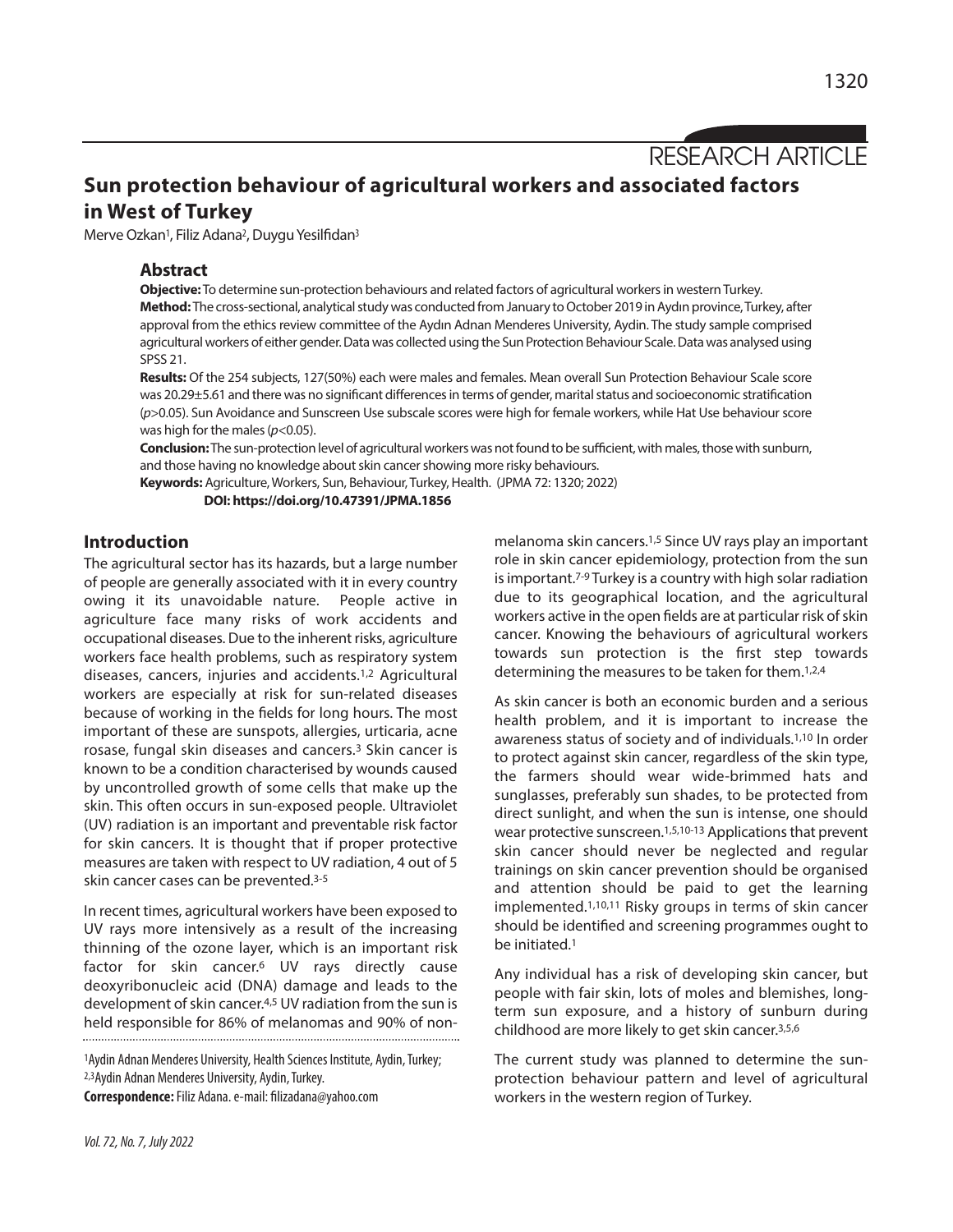## **Subjects and Methods**

The cross-sectional, analytical study was conducted from January to October 2019 in a village in the Aydın province of Turkey having Mediterranean climate, with summers being hot and dry, and winters being warm and rainy. The study universe was 1184 agricultural workers living in a rural village in western Turkey in 2019. After approval from the ethics review committee of the Aydın Adnan Menderes University, Aydin, the sample size was calculated using G-Power calculator with 0.05 significance level and 80% power.11,12,14 The sample was raised using systematic sampling technique. A list of all the 324 houses in the village was generated, and every third household was visited. Data was collected during the home visits.

Those included were individuals aged 18 years or above, engaged in agricultural work and literate. Those with hearing, speaking, seeing and understanding problems were excluded. Informed consent was obtained from all the subjects.

The study questionnaire was developed in line with literature, comprising 4 questions determining personal characteristics and 7 determining skin features. 1,5,6,12

Also used was the Turkish version of Sun Protection Behaviour Scale (SPBS. <sup>13</sup> It is an 8-item 5-point Likert scale used in interventional studies to measure sun-protection behaviour when one has been in the open for >15 minutes; 1 = never, 2 = rarely, 3 = sometimes, 4 = mostly, 5 = always. The overall scale score range is 8-40. SPBS has 3 subscales; Sun Avoidance (SA), Sunscreen Use (SU) and Hat Use (HU). The SA consists of items 1, 2, 3, SU consists of items 4, 5, 6, and HU consists of items 7 and 8. The SA and SU scores range 3-15, while HU ranges 2-10. The Cronbach alpha coefficients for the Turkish version of SPBS total has been reported to be 0.74, while it is 0.70 for SA, 0.88 for SU and 0.70for HU subscales.13 In the current study, the corresponding alpha values were 0.72, 0.85, 0.92 and 0.78.

Data was analysed using SPSS 21. Descriptive statistics included mean, standard deviation, frequencies and percentages. Student's t-test and one-way analysis of variance (ANOVA) were used for comparing normallydistributed fata, while Mann Whitney U and Kruskal Wallis H tests were used for non-normally distributed data.Within the scope of normal distribution analysis, Gauss curve was evaluated and mean score with range were used, while Kolmogorov-Simirnov test was used for evaluating the significance level. P<0.05 was considered statistically significant.

## **Results**

Of the 254 subjects, 127(50%) each were males and

females. Overall, 217(85.4%) were married, 182(71.7%) had a balanced income-expense condition, and 219(86.2%) did not have social security.

Further, 110(43.3%) agricultural workers were brown, 223(87.8%) had no sun allergy, 205(80.7%) had no sunspots, 228(89.8%) did not have a large number of spiloma, 214(84.3%) did not ever have a sunburn, 105(41.3%) believed that they could be partially protected from skin cancer, and 224(88.2%) did not know about skin cancer (Table 1).

Mean overall SBPS score was 20.29±5.61, mean SA score was 9.85±3.29, mean SU score was 3.98±2.50 and mean HU score was 6.45±2.70 (Table 2).

SA and SU scores of women workers were significantly higher than those of male workers (*p*<0.05), and HU score of male workers was significantly higher than female workers (*p*<0.05) (Table 3).

| <b>Characteristics of the participants</b> | $n$ (%)                      |            |  |
|--------------------------------------------|------------------------------|------------|--|
| Gender                                     | Female                       | 127 (50)   |  |
|                                            | Male                         | 127(50)    |  |
| <b>Marital Status</b>                      | Single                       | 37 (14.6)  |  |
|                                            | Married                      | 217 (85.4) |  |
| <b>Perceived Family</b>                    | Income Less Than Expense     | 55 (21.7)  |  |
| <b>Economic Level</b>                      | Income Equivalent to Expense | 182 (71.7) |  |
|                                            | Income Over Expense          | 16(6.3)    |  |
| <b>Social Security</b>                     | No                           | 32 (12.6)  |  |
|                                            | Yes                          | 219 (86.2) |  |
| <b>Skin Colour</b>                         | Very Light / Blonde          | 9(3.5)     |  |
|                                            | Light Auburn                 | 65(25.6)   |  |
|                                            | Light Brown                  | 110(43.3)  |  |
|                                            | <b>Brunette</b>              | 70 (27.6)  |  |
| <b>Sun Allergy</b>                         | No                           | 223 (87.8) |  |
|                                            | Yes                          | 30 (11.8)  |  |
| <b>Sunspots</b>                            | No                           | 205 (80.7) |  |
|                                            | Yes                          | 46 (18.1)  |  |
| Presence of a Lot                          | No                           | 228 (89.8) |  |
| of Spiloma?                                | Yes                          | 25(9.8)    |  |
| <b>Sunburn</b>                             | No                           | 214 (84.3) |  |
|                                            | Yes                          | 35(13.8)   |  |
| <b>Believing Protection</b>                | No                           | 93 (36.6)  |  |
| from Skin Cancer                           | Partially                    | 105 (41.3) |  |
|                                            | Yes                          | 55 (21.7)  |  |
| <b>Skin Cancer</b>                         | No                           | 224 (88.2) |  |
| <b>Information</b>                         | Yes                          | 30 (11.8)  |  |

**Table-2:** Sun Protection Behaviour Scale (SPBS) and sub-scale mean scores (n=254).

| <b>Sun Protection Behaviour Scale And Sub-Scales Score</b> | Mean+SD        |  |
|------------------------------------------------------------|----------------|--|
| Sun Avoidance                                              | $9.85 + 3.29$  |  |
| Sunscreen Use                                              | $3.98 + 2.50$  |  |
| Hat Use                                                    | $6.45 + 2.70$  |  |
| Overall SPBS                                               | $20.29 + 5.61$ |  |

SD: Standard deviation.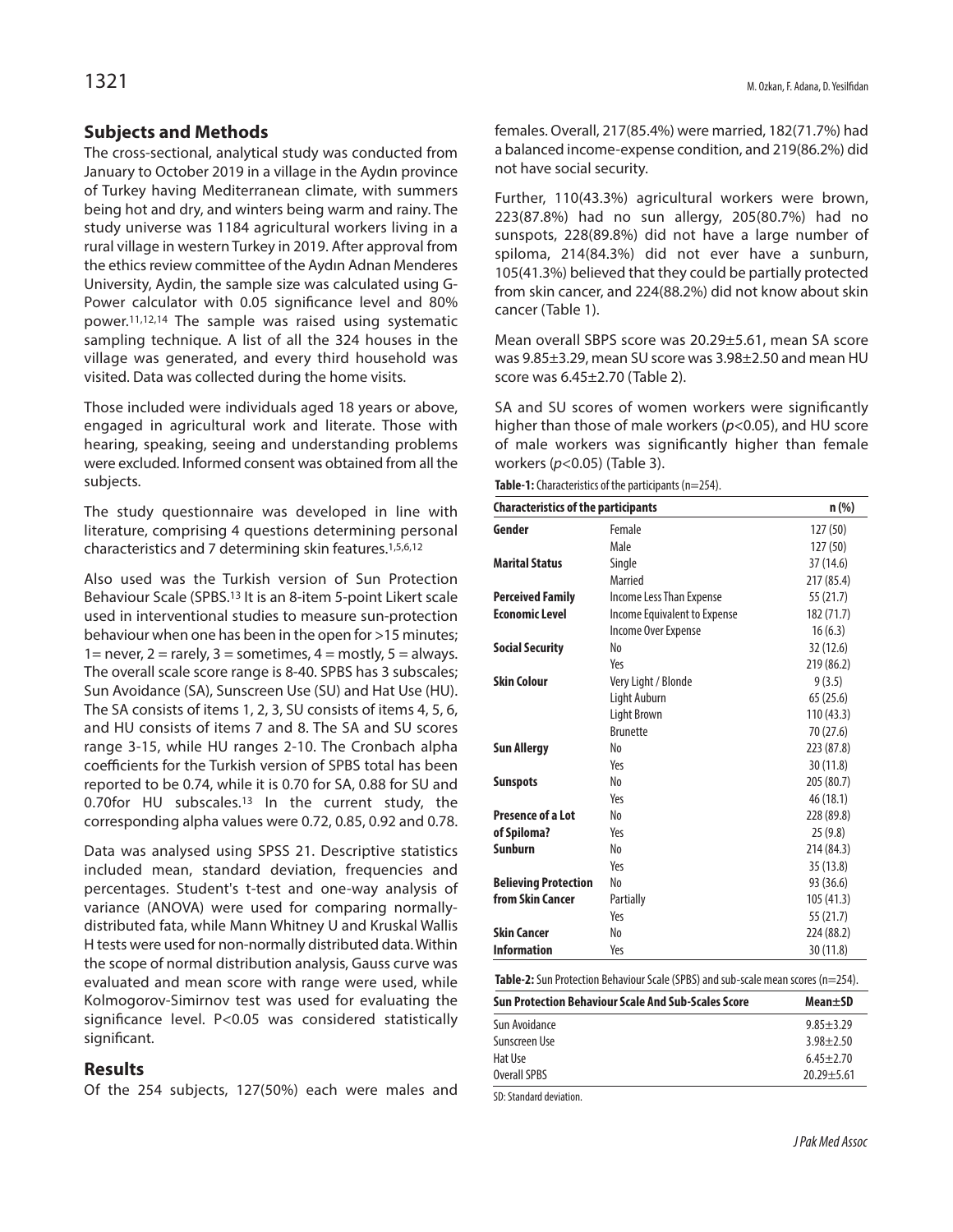Sun protection behavior of agricultural workers and associated factors in ......

Table-3: Comparison of agricultural workers' personal traits and Sun Protection Behaviour Scale (SPBS) scores (n=254).

| Agricultural Workers' Personal Traits Sun<br><b>Protection Behaviour Scale Scores</b> |                   | $n$ (%)   | <b>Sun Avoidance</b><br>Mean±SD | <b>Sunscreen Use</b><br>Mean $\pm$ SD | <b>Hat Use</b><br>Mean $\pm$ SD | <b>Overall SPBS</b><br>Mean $\pm$ SD |
|---------------------------------------------------------------------------------------|-------------------|-----------|---------------------------------|---------------------------------------|---------------------------------|--------------------------------------|
| Gender                                                                                | Women             | 127(50)   | $10.52 \pm 3.25$                | $4.35 \pm 3.11$                       | $5.91 \pm 2.71$                 | $20.79 \pm 6.16$                     |
|                                                                                       | Male              | 127(50)   | $9.18 \pm 3.21$                 | $3.62 \pm 1.60$                       | $6.99 \pm 2.59$                 | 19.79±4.98                           |
| <i>p</i> -value                                                                       |                   |           | < 0.01                          | < 0.05                                | < 0.01                          | > 0.05                               |
| <b>Marital Status</b>                                                                 | Single            | 37(14.6)  | $10.29 \pm 3.14$                | $4.21 \pm 2.80$                       | $6.89 \pm 2.82$                 | $21.40 + 5.47$                       |
|                                                                                       | Married           | 217(85.4) | $9.77 \pm 3.32$                 | $3.94 \pm 2.45$                       | $6.37 \pm 2.68$                 | $20.10 \pm 5.63$                     |
| <i>p</i> -value                                                                       |                   |           | > 0.05                          | > 0.05                                | > 0.05                          | > 0.05                               |
| <b>Perceived</b>                                                                      | Income            | 55 (21.7) | $10.21 \pm 3.77$                | $3.85 \pm 2.64$                       | $5.92 \pm 2.72$                 | $20 + 5.95$                          |
| <b>Family Economic Level</b>                                                          | Less Than Expense |           | $(median=11.00)$                | $(median=3.00)$                       | $(median=6.00)$                 | $(median=20.00)$                     |
|                                                                                       | Income            | 182(71.7) | $9.66 \pm 3.15$                 | $3.96 \pm 2.35$                       | $6.66 \pm 2.69$                 | $20.29 \pm 5.52$                     |
|                                                                                       | Equivalent        |           | $(median=10.00)$                | $(median=3.00)$                       | $(median=7.00)$                 | $(median=20.00)$                     |
|                                                                                       | Income            | 16(6.3)   | $10.56 \pm 3.16$                | $4.81 \pm 3.56$                       | $6+2.65$                        | $21.37 + 5.93$                       |
|                                                                                       | Over Expense      |           | ( <b>median</b> =10.00)         | $(median=3.00)$                       | $(median=6.00)$                 | $(median = 20.50)$                   |
| <i>p</i> -value                                                                       |                   |           | > 0.05                          | > 0.05                                | > 0.05                          | > 0.05                               |
| <b>Social Security</b>                                                                | No                | 32(12.6)  | $9.78 \pm 3.26$                 | $3.37 \pm 1.21$                       | $6.78 \pm 3.01$                 | $19.93 \pm 5.13$                     |
|                                                                                       | Yes               | 219(86.2) | $9.86 \pm 3.31$                 | $4.09 \pm 2.64$                       | $6.44 \pm 2.65$                 | $20.40 \pm 5.69$                     |
| <i>p</i> -value                                                                       |                   |           | > 0.05                          | > 0.05                                | > 0.05                          | > 0.05                               |

SD: Standard deviation.

|  |  | <b>Table-4:</b> Comparison of agricultural workers' skin health properties and Sun Protection Behaviour Scale (SPBS) scores (n=254). |
|--|--|--------------------------------------------------------------------------------------------------------------------------------------|
|  |  |                                                                                                                                      |

| <b>Skin Health Properties / Sun Protection</b><br><b>Behaviour Scale Scores</b> |                     | $n$ (%)    | <b>Sun Avoidance</b><br>Mean $\pm$ SD | <b>Sunscreen Use</b><br>Mean $\pm$ SD | <b>Hat Use</b><br>Mean $\pm$ SD | <b>Overall SPBS</b><br>Mean $\pm$ SD |
|---------------------------------------------------------------------------------|---------------------|------------|---------------------------------------|---------------------------------------|---------------------------------|--------------------------------------|
| <b>Skin Colour</b>                                                              | Very Light / Blonde | 9(3.5)     | $11.33 \pm 4.15$                      | $3.44 + 1.01$                         | $6.77 + 3.23$                   | $21.55 \pm 3.77$                     |
|                                                                                 |                     |            | $(median=13.00)$                      | $(median=3.00)$                       | $(median=6.00)$                 | $(median=23.00)$                     |
|                                                                                 | Light Auburn        | 65(25.6)   | $10.18 + 3.11$                        | $3.83 \pm 2.08$                       | $5.81 \pm 2.87$                 | $19.83 + 5.07$                       |
|                                                                                 |                     |            | $(median=10.00)$                      | $(median=3.00)$                       | $(median=6.00)$                 | $(median=19.00)$                     |
|                                                                                 | Light Brown         | 110(43.3)  | $10+3.12$                             | $4.39 + 3.05$                         | $6.75 + 2.35$                   | 21.14±5.92                           |
|                                                                                 |                     |            | $(median=10.00)$                      | $(median=3.00)$                       | $(median=6.50)$                 | $(median=21.00)$                     |
|                                                                                 | <b>Brunette</b>     | 70 (27.6)  | $9.12 \pm 3.53$                       | $3.57 + 1.88$                         | $6.52 \pm 2.94$                 | $19.22 \pm 5.66$                     |
|                                                                                 |                     |            | $(median=9.00)$                       | $(median=3.00)$                       | $(median=7.50)$                 | $(median=20.00)$                     |
| p-value                                                                         |                     |            | > 0.05                                | > 0.05                                | > 0.05                          | > 0.05                               |
| <b>Sun Allergy</b>                                                              | No                  | 223 (87.8) | $9.69 \pm 3.27$                       | $3.88 \pm 2.32$                       | $6.52 \pm 2.61$                 | $20.11 \pm 5.45$                     |
|                                                                                 | Yes                 | 30(11.8)   | $10.83 \pm 3.25$                      | $4.76 \pm 3.54$                       | $5.86 \pm 3.30$                 | $21.46 \pm 6.69$                     |
| p-value                                                                         |                     |            | > 0.05                                | > 0.05                                | > 0.05                          | > 0.05                               |
| <b>Sunspots</b>                                                                 | No                  | 205 (80.7) | $9.75 \pm 3.39$                       | $3.94 \pm 2.45$                       | $6.43 \pm 2.67$                 | $20.13 \pm 5.66$                     |
|                                                                                 | Yes                 | 46(18.1)   | $10.26 \pm 2.76$                      | $4.26 \pm 2.76$                       | $6.54 \pm 2.84$                 | $21.06 \pm 5.56$                     |
| p-value                                                                         |                     |            | > 0.05                                | > 0.05                                | > 0.05                          | > 0.05                               |
| Presence of a                                                                   | No                  | 228 (89.8) | $9.83 + 3.30$                         | $3.95 \pm 2.42$                       | $6.49 \pm 2.68$                 | $20.28 + 5.66$                       |
| <b>Lot of Spiloma</b>                                                           |                     |            | $(median=10.00)$                      | $(median=3.00)$                       | $(median=6.00)$                 | $(median=20.00)$                     |
|                                                                                 | Yes                 | 25(9.8)    | $10.04 \pm 3.32$                      | $4.32 \pm 3.17$                       | $6.24 + 2.87$                   | $20.60 + 5.25$                       |
|                                                                                 |                     |            | $(median=11.00)$                      | $(median=3.00)$                       | $(median=6.00)$                 | $(median=20.00)$                     |
| p-value                                                                         |                     |            | > 0.05                                | > 0.05                                | > 0.05                          | > 0.05                               |
| <b>Sunburn</b>                                                                  | No                  | 214 (84.3) | $10.03 \pm 3.29$                      | $3.94 \pm 2.50$                       | $6.45 \pm 2.72$                 | $20.43 \pm 5.62$                     |
|                                                                                 | Yes                 | 35 (13.8)  | $8.85 \pm 3.12$                       | $4.17 \pm 2.38$                       | $6.22 \pm 2.74$                 | $19.25 \pm 5.63$                     |
| p-value                                                                         |                     |            | < 0.05                                | > 0.05                                | > 0.05                          | > 0.05                               |
| <b>Believing</b>                                                                | No                  | 93 (36.6)  | $8.92 \pm 3.37$                       | $3.84 \pm 2.20$                       | $5.95 \pm 2.70$                 | $18.73 \pm 5.57$                     |
| <b>Protection</b>                                                               | Partially           | 105(41.3)  | $9.93 \pm 2.94$                       | $3.97 \pm 2.49$                       | $6.47 + 2.69$                   | 20.38±5.31                           |
| from Skin Cancer                                                                | Yes                 | 55(21.7)   | $11.20 \pm 3.33$                      | $4.27 \pm 2.97$                       | $7.25 \pm 2.60$                 | $22.72 + 5.48$                       |
| p-value                                                                         |                     |            | < 0.01                                | > 0.05                                | < 0.05                          | < 0.01                               |
| <b>Skin Cancer</b>                                                              | No                  | 224 (88.2) | $9.64 \pm 3.33$                       | $3.83 \pm 2.12$                       | $6.37 + 2.67$                   | $19.85 \pm 5.42$                     |
| <b>Information</b>                                                              | Yes                 | 30 (11.8)  | $11.40 \pm 2.49$                      | $5.13 + 4.28$                         | $7.03 \pm 2.87$                 | 23.56±6.06                           |
| p-value                                                                         |                     |            | < 0.01                                | < 0.01                                | > 0.05                          | < 0.01                               |

SD: Standard deviation.

There was no significant differences in overall SPBS scores in terms of gender, marital status and socioeconomic stratification (*p*>0.05). SA score was

significantly higher in those who had sunburn at any time in their lives (p<0.05). Those who believed in skin cancer prevention had higher SA, HU and total SPBS scores (*p*<0.05) Total SPBS scores of those having knowledge about skin cancer were significantly higher for SA, SU and total SPBS scores (*p*<0.05).

There was no significant difference between skin colour, sun allergy, sunspots, presence of a lot of spiloma, and the overall SPBS scores and subscales of the subjects (Table 4).

#### **Discussion**

One of the main causes of skin cancer is reported to be exposure to sun rays. Turkey is a country with high solar radiation due to its geographical location, and agricultural workers working in the open area are especially at risk for skin cancer. Knowing the behaviours of agricultural workers towards sun protection is the first step in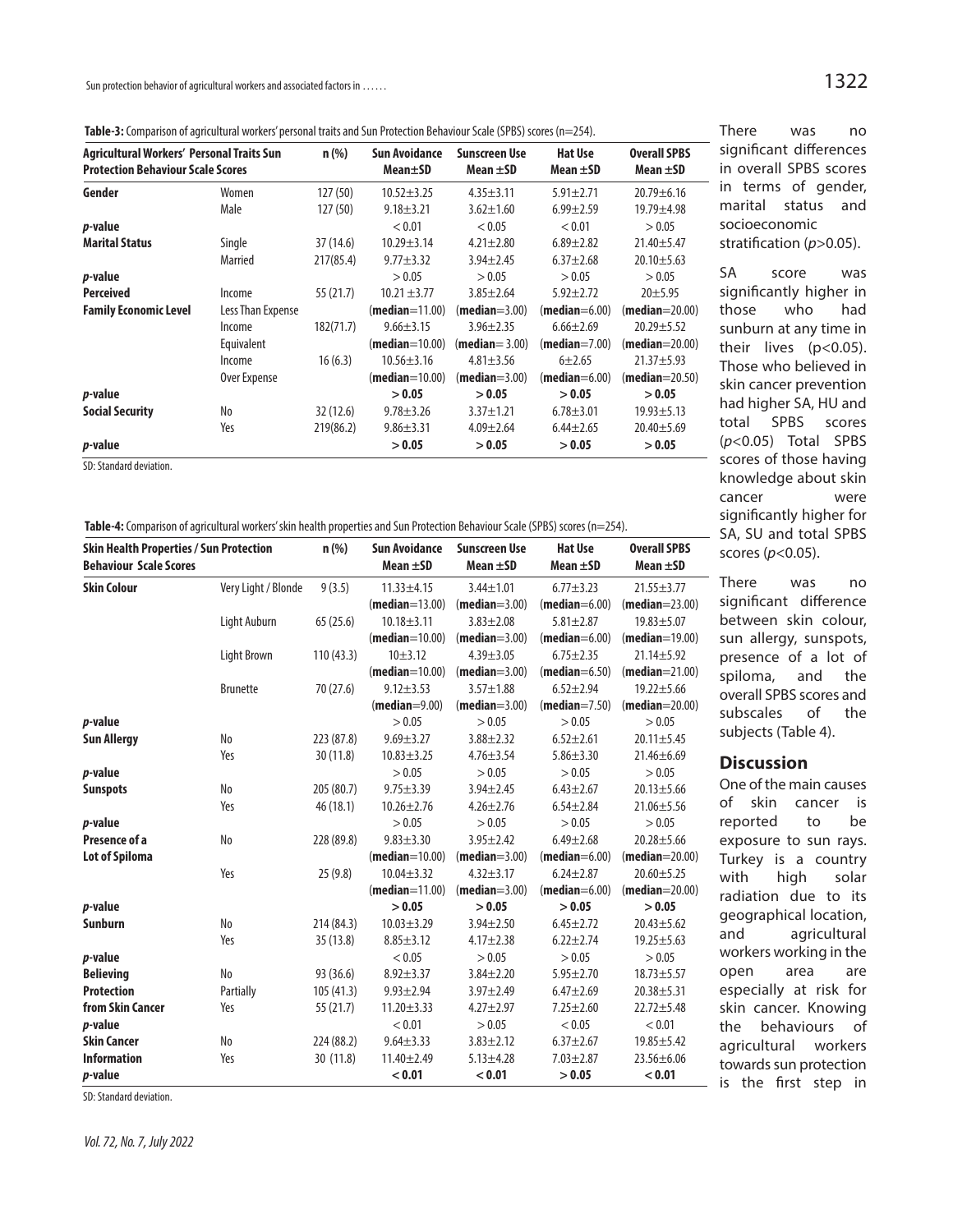determining the measures to be taken for them. 1

Studies among university students and nursing students reported that sun protection usage behaviour was low.<sup>15,16</sup> One study found that only half of the students used hats when at the beach, and the use of sunscreen was very low.17 Another study reported that the students had low attitude and behaviour scores towards melanoma risk.<sup>18</sup> In the current study, SA and HU scores of the agricultural workers were at the medium level, while SUI score was worryingly low. The reason could be lack of knowledge regarding sunscreens among the workers.

The SA and SU levels of female workers in the current study were higher compared to the male workers, while it was the reverse was HU.

International studies reported that women have better knowledge than men about using sun protection methods, sun exposure and tanning.<sup>19-21</sup> A study found that female students had higher scores on SA and SU behaviour, and that women had better knowledge about SA and skin cancer.22 One study reported that the use of sunscreen cream was high in women. <sup>23</sup> Culturally and religiously, it is common for women in the Turkish society to cover their heads. This behaviour is more common, especially in the rural areas. For this reason, lesser women were found to be wearing hats than men, and they protected themselves using sunscreens.

No significant difference was found between sun protection levels and worker's marital status, economic status of the family and social security status (Table 3).

Studies found that the economic situation affected sun protection, while others determined that individuals with high economic status had high usage of sunscreens.5,7,15,22,24 One study did not find significant difference between marital status and sun protection attitude.20 There is no study comparing social security situations and sun protection levels in literature.

In the current study, the sun protection levels were significantly higher in workers who had sunburn at any time in their lives (Table 4).

According to the current findings, the condition of not having sunburn, believing in the need to protect against skin cancer, and having knowledge about skin cancer were directly related to sun protection behaviour. A study found a negative relationship between sunburn and wearing a hat among students.<sup>25</sup> Studies have predicted that the risk of melanoma will be twice as high in individuals having experienced five or more severe sunburns, especially in the early stages of life.<sup>7</sup>

Kahraman et al. found no significant difference between using sunscreen and self-assessment of skin cancer risk. 26 It can be suggested that having knowledge about skin cancer positively affects the protective behaviour.

No significant difference was found in the current study between sun protection levels of the workersin the current study and skin colour, sun allergy, sunspots and the presence of spiloma (Table 4).

One study concluded that light-skinned students had better sun protection behaviour,<sup>16</sup> while another one found no significant difference between the skin colour, the presence of an asymmetrical, irregularly structured nevus >5mm in the body, and the use of sunscreen.26 No study comparing sun allergy, sunspots and sun protection levels was found in literature.

The current study has limitations as it comprised agricultural workers living in a single rural region, and the data was self-reported.

In the light of the findings, it is recommended that studies should be carried out on larger samples, comparing sunprotection behaviours of agricultural workers in different regions. Besides, awareness on the matter must be raised among agriculture workers.

#### **Conclusion**

SA and HU scores of the agricultural workers were found to be at the medium level, while the level of SU was low. The behaviour of female workers about SA and SU was better than the males and the opposite was true for HU.

**Disclaimer:** None.

**Conflict of interest:** None.

**Source of Funding:** None.

## **References**

- 1. Dağ S, Hisar F. Information on skin cancer of outdoor workers and its applications. TAF Prev. Med. Bull 2016; 15: 532-6.
- 2. Fereli S, Aktac S, Gunes FE. Work of seasonal agricultural workers conditions, nutritional status and observed problems. Gazi Health Science Journal 2016; 1: 36-47.
- 3. Reinau D, Weiss M, Meier CR, DiepgenTL, Surber C. Outdoor workers' sun-related knowledge, attitudes and protective behaviours: a systematic review of cross-sectional and interventional studies. Br J Dermatol 2013; 168: 928-40.
- Kearney GD, Lea CS, Balanay J, Wu Q, Bethel JW, Hollen HV, et al. Assessment of sun safety behaviour among farmers attending a regional farm show in North Carolina. J Agromedicine 2013; 18: 65- 73.
- 5. Sümen A, Öncel S. Skin cancer and sun protection in Turkey review of research. Turkey Clinics J Nurs Sci 2018; 10:59-9.
- 6. Gobba F. Esposizione a radiazione solare in agricoltura: un rischio sottovalutato [Solar radiation exposure in agriculture: an underestimated risk]. G Ital Med Lav Ergon 2012; 34: 390-2.